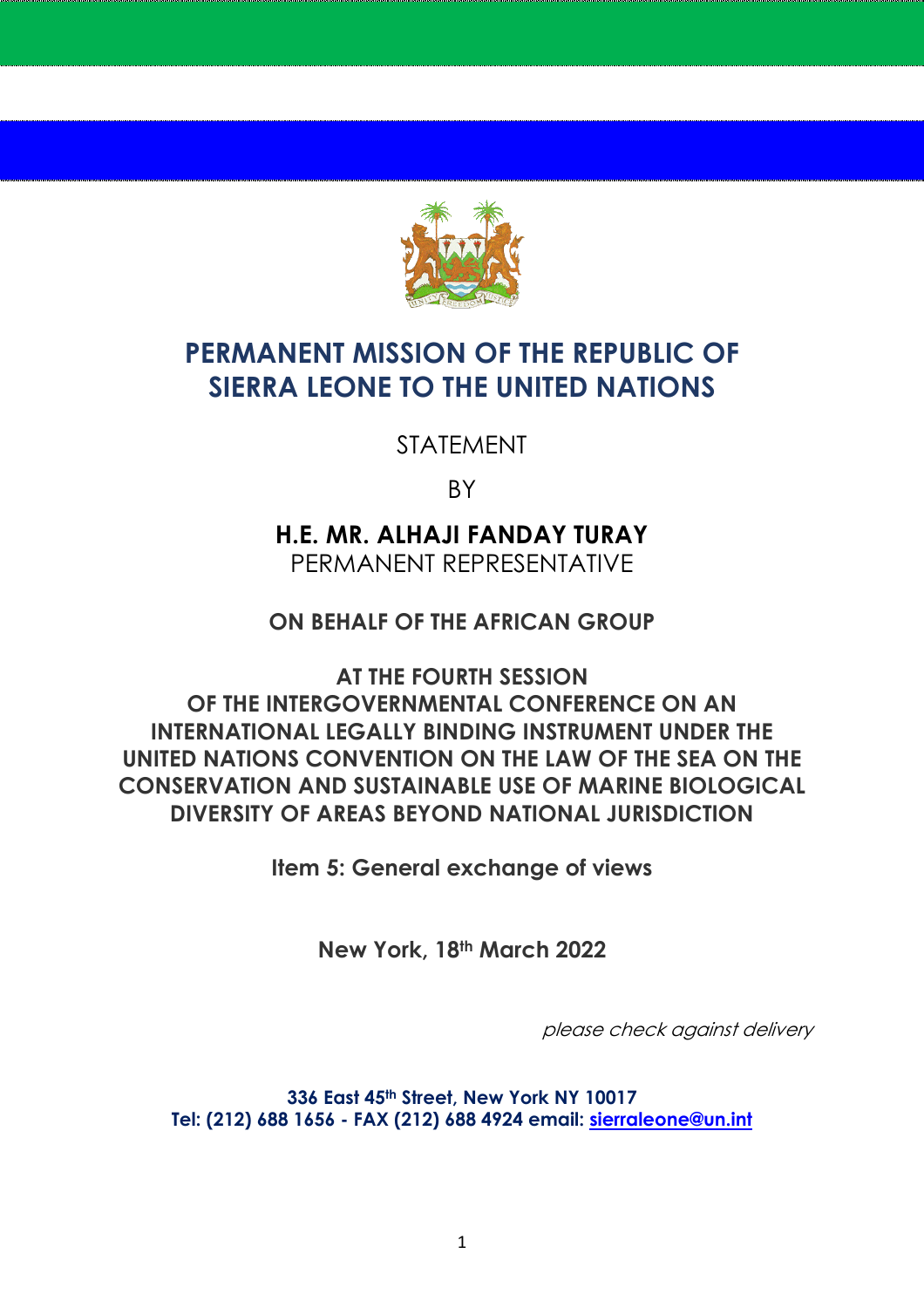## **Madam President, Distinguished Delegates,**

- 1. I have the honour to deliver this statement on behalf of the 54 Members States of the African Group.
- 2. Let me take this opportunity on behalf of the African Group to thank you, Madam President, the facilitators, for helping us navigate these two productive weeks of negotiations, following the 2 years gap owing to the outbreak of the COVID-19 pandemic.
- 3. Our thanks also to the Secretary-General of the Conference and the Secretariat (DOALOS) for the incredible work done, together with the President and Bureau to get us to this conference room for IGC4, despite the limiting modalities.
- 4. We align this statement with the statement delivered by the distinguished representative of Pakistan on behalf of the Group of 77 and China.
- 5. Our work in IGC4 has been constructive and productive. Groups and delegates have equally expressed flexibility or the willingness to be flexible, even though the conference could not conclude the instrument as mandated in General Assembly resolution 72/249 of 24 December 2017.
- 6. The African Group approached IGC4 constructively and negotiated in good faith, with our priorities as our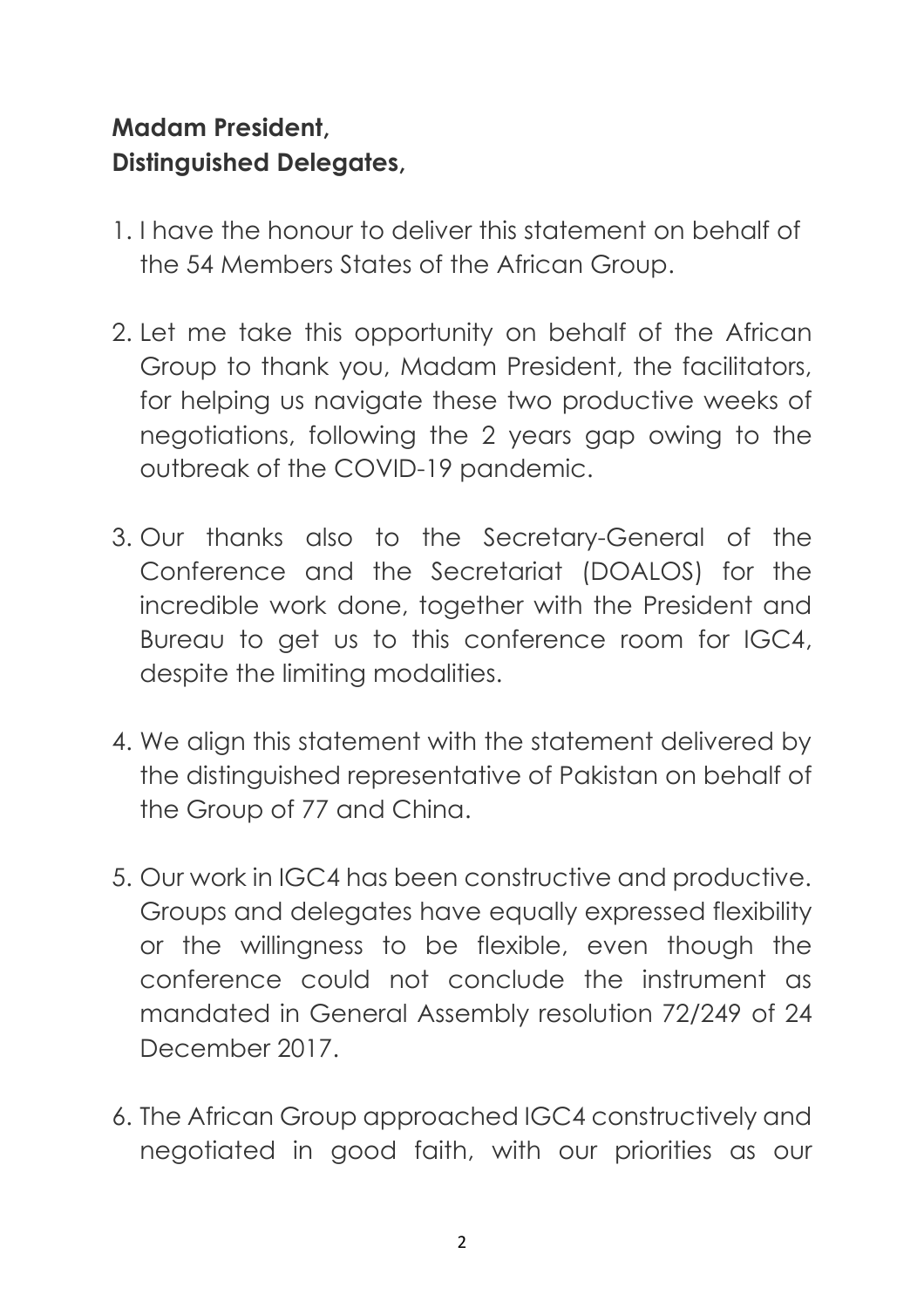"lighthouse". The African Group's priorities are underpinned by the overall objective to negotiate a treaty text that is effective and implementable, so that we can conserve and sustainable use marine biodiversity of areas beyond national jurisdiction (ABNJ).

- 7. We will work towards concluding the treaty at the earliest opportunity, as long as the issues of importance to us are addressed in the instrument.
- 8. Accordingly, the African Group re-echoes the firm view expressed by G77 and China that the principle of the common heritage of humankind should guide and underpin the new legal regime for the conservation and sustainable use of marine biological diversity of areas beyond national jurisdiction (BBNJ). Let us recall the importance of having a realizable access and sharing of benefits of Marine Genetic Resources (MGRs) mechanism, which will enable equitable sharing of benefits among all State Parties, especially developing State Parties.
- 9. We are conscious of the importance of securing the sustainability of the oceans for present and future generations, consistent with agenda 2030, in particular goal 14.
- 10. The African Group, therefore, is concerned at the present inequitable distribution of the benefits arising from access and exploitation of resources from the high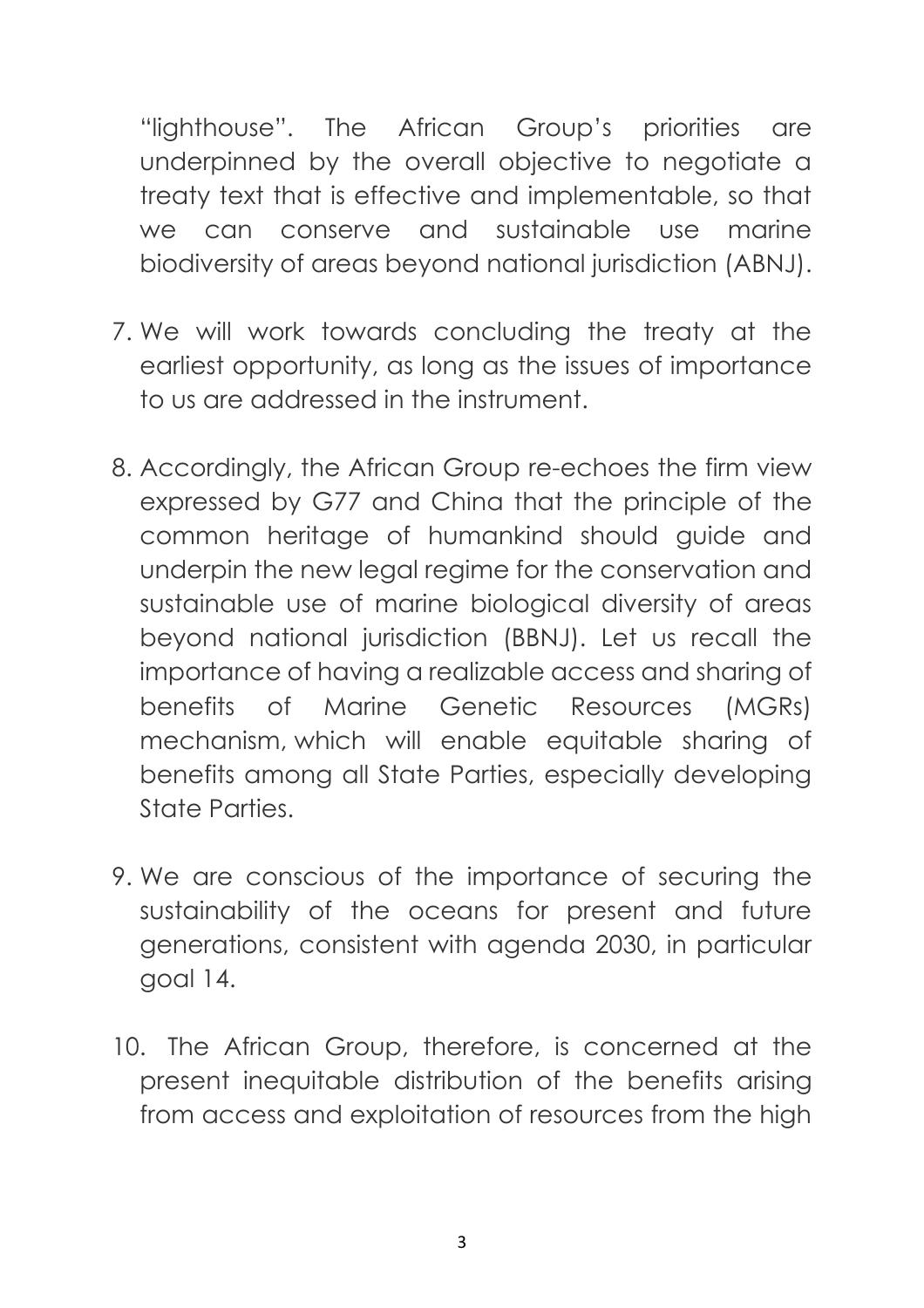seas; and the unsustainable patterns of consumption and exploitation of the ocean particularly in the ABNJ.

- 11. We believe that the current framework for the governance of the ABNJ is fragmented and insufficient to address the pressures placed on marine biodiversity; and therefore, committed to ensuring environmentally sound management of biodiversity based on best scientific knowledge, including the adoption of measures for the conservation of marine biodiversity.
- 12. We welcome meaningful engagement on capacity building and the equitable transfer of marine technology; and urged for the adoption of a strong institutional framework to achieve the goals of conservation as well as sustainable and equitable use of marine biodiversity of the ABNJ.

## **Madam President,**

- 13. As we look forward to ICG5, the African Group joins G77 and China to call for a second revised President's text; and we entrust you, Madam President, with the important role of producing an updated draft treaty text to be circulated within the time suggested by you, taking into consideration the views of the African Group, including the proposals that have garnered crossregional support.
- 14. The African Group further re-echoes the importance of having non-New York based experts attend IGC5, and